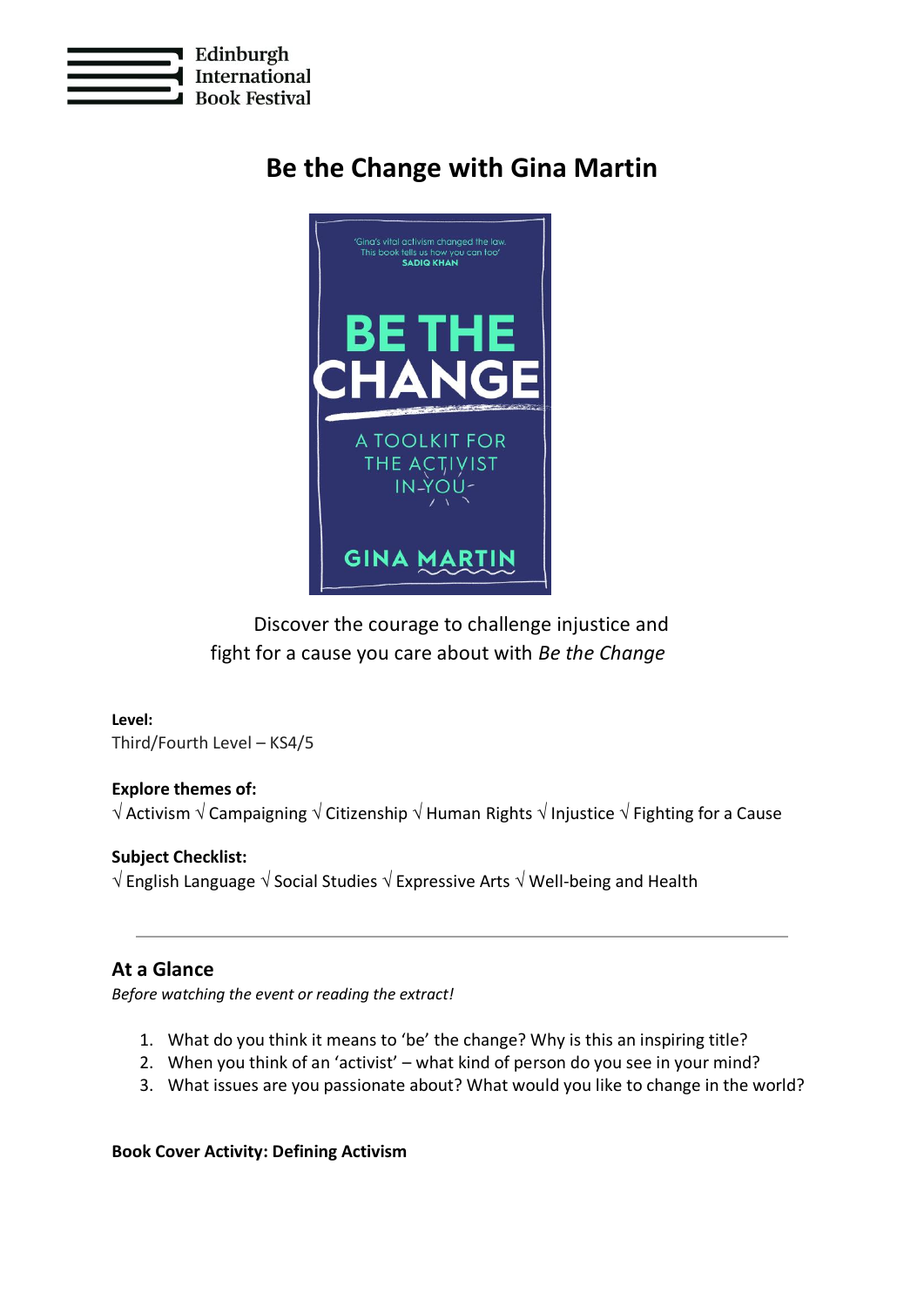

Consider what the word ACTIVISM means to you.

On a piece of paper, write each letter of the word vertically down the page to create an acrostic. For each letter, write a word or phrase beginning with that letter to help define the word 'activism'.

For example for the letter 'A' you might choose one (or all) of the three As that Gina describes in her book: Awareness, Advocacy and Action.

# **Read the Extract**

*Taken from pages 24–25 of 'Be the Change'*

#### **Discussion Questions**

1. What does it mean to have 'privilege'?

2. What do you think are the 'myriad forms' of privilege that Gina refers to on page 24?

3. Why might the capacity to make change be linked with having privilege? Why is it important to challenge this?

4. What do you think Gina Martin means when she says 'there is no recipe for an activist'?

5. How did the word 'activist' make Gina feel *before* she began her activism journey?

6. What was Gina's view of an activist? How has it changed?

7. When Gina says that 'certain personality traits may make becoming an activist an easier mission' – what personality traits do you think she's referring to?

8. Gina says that 'not every activist is a 'remarkable' person'; what does she mean?

9. What traits does Gina list as helping her start and become successful in her activism?

10. Which of the traits listed do you think are most important? Do you possess any of them? What are the personality traits that might help you on your own activism journey?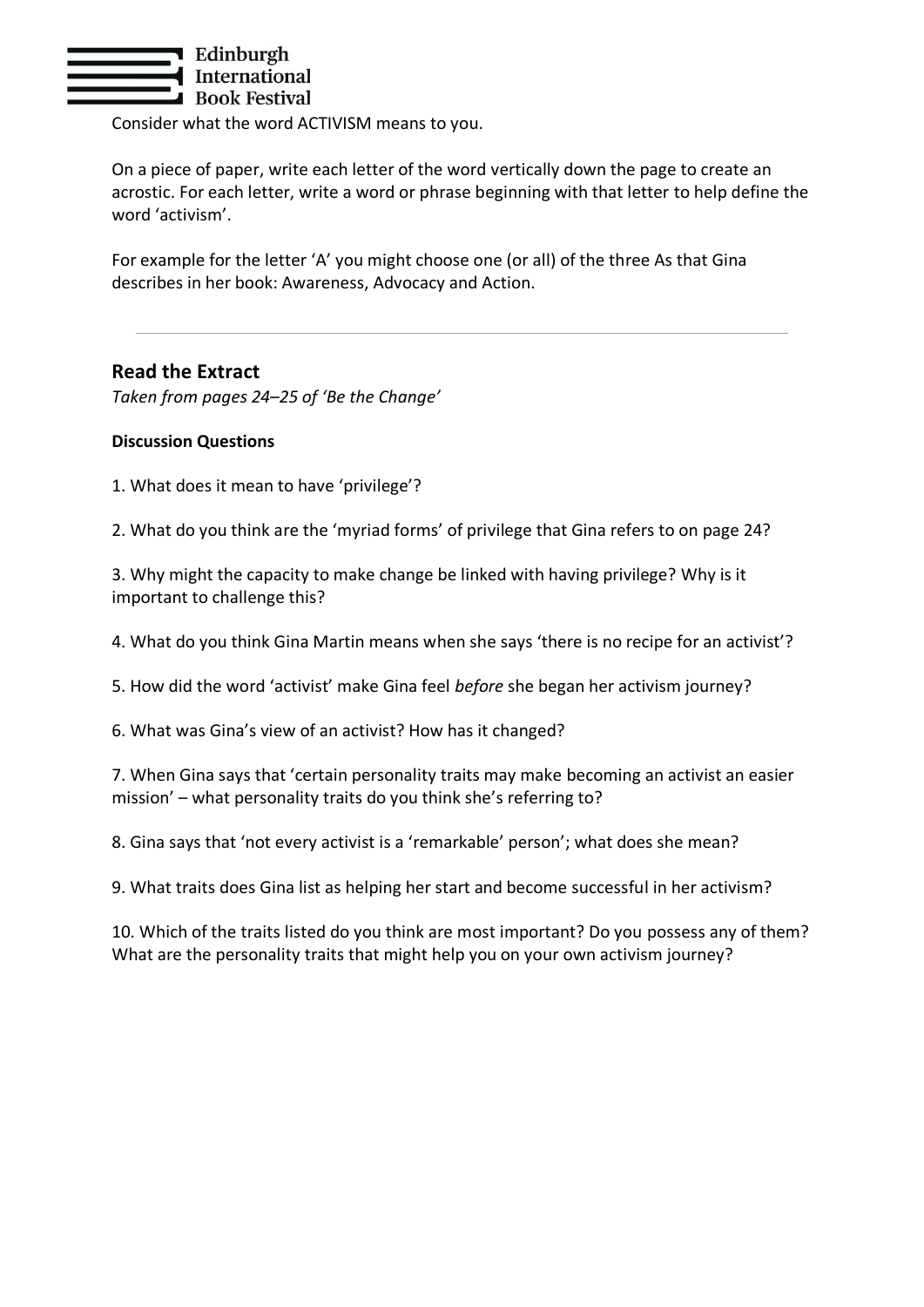



# **Get to Know the Author and the Book!**

#### **Activity 1: Inspiring Change-Makers**

*Gina is one of many bright, bold and passionate change-makers through history that have inspired others and helped to build a fairer society.* 

- In 2017, Gina Martin was 'upskirted' a man took a photograph up her skirt at a music festival. Eighteen months later, Gina had changed the law and made upskirting a criminal offence. Gina is an example of how one person can help to bring vital change in society. Discuss with a partner: how does Gina's story inspire you? What is she passionate about? What positive change as she made, and for who?
- Be more Gina. Think about the qualities that Gina showed to help bring about change. On a large sheet of A3 paper, write these qualities down.
- There are several examples of change-makers who got us here and who are active in the modern day mentioned in Gina's book. Choose one from pages 28–48 and create a 'Change-Maker Profile' for them; include information about their background, what inspired them, their qualities and their passions.
- Can you think of an activist who has inspired you? Who are they? What are they passionate about? What have they achieved? Present your ideas to your classmates.
- Discuss the quote below together. What does it mean to 'unlearn'? Why is this important for growth in a society that is always shifting and evolving?

# "*The first problem for all of us, men and women, is not to learn, but to unlearn.*" – Gloria Steinem, US feminist and political activist (page 28)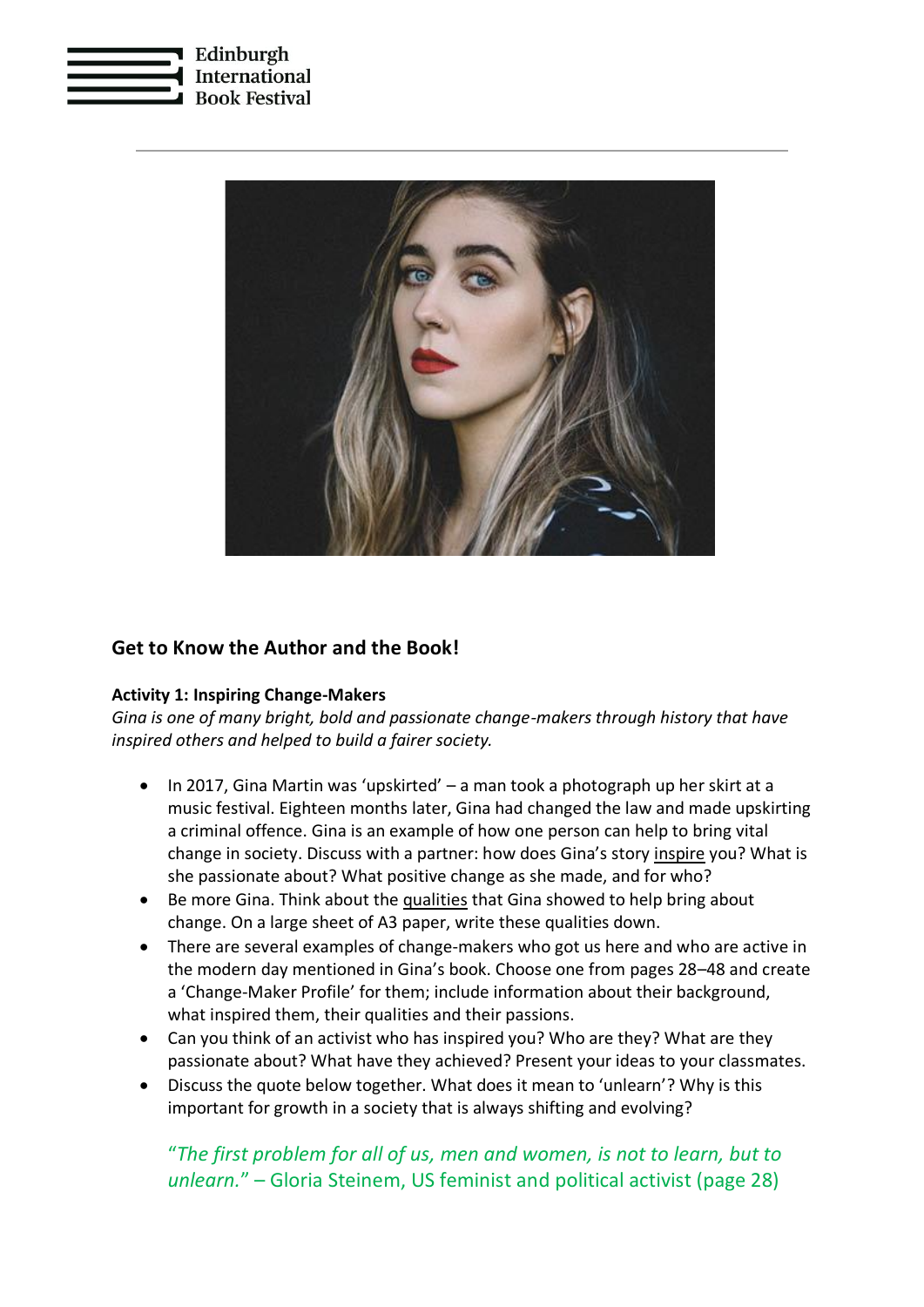

## **Activity 2: Facing Injustice**

*There are many injustices in the modern world that it is important to fight against – what are these injustices?*

- Discuss with a partner: which social injustice did Gina Martin fight against? Why did she feel motivated to do this?
- Below are just some of the social injustices that we face in 2021. Can you think of any others to add to this list?
	- o *Racial Injustice*
	- o *Gender Inequality*
	- o *LGBTQ+ Rights*
	- o *Climate Justice*
	- o *Child Poverty*
	- o *Refugee Crisis*
- Organise these different injustices into the things you are passionate about. Which of these issues are most important to you and why? Which is most urgent in your local community – or which do you think about most often?
- Consider the recent 'Me Too' and 'Black Lives Matter' movements. What issues were these two campaigns related to? Which injustices did they fight against? How did they create change?

# **Your Turn: Develop Your Inner Activist**

### **Activity 1: Picking Your Cause**

*Picking something to focus on can be overwhelming, so Gina advises first writing down your absolute core values.*

- You core values are the very basis of what you care about, your fundamental beliefs – what's vital to you, others and the world around you.
- Gina shares her core values on page 153:
	- o *Honesty*
	- o *Optimism*
	- o *Respect*
	- o *Integrity*
	- o *Communication*
- Gina advises that the causes that you choose should always be related to your core values; 'the problem you will want to solve will sit in direct opposition to them, and the solution you come up with should fit in with them.'
- Spend ten minutes reflecting on your own core values. Do you share any of Gina's? Write down a list of five.